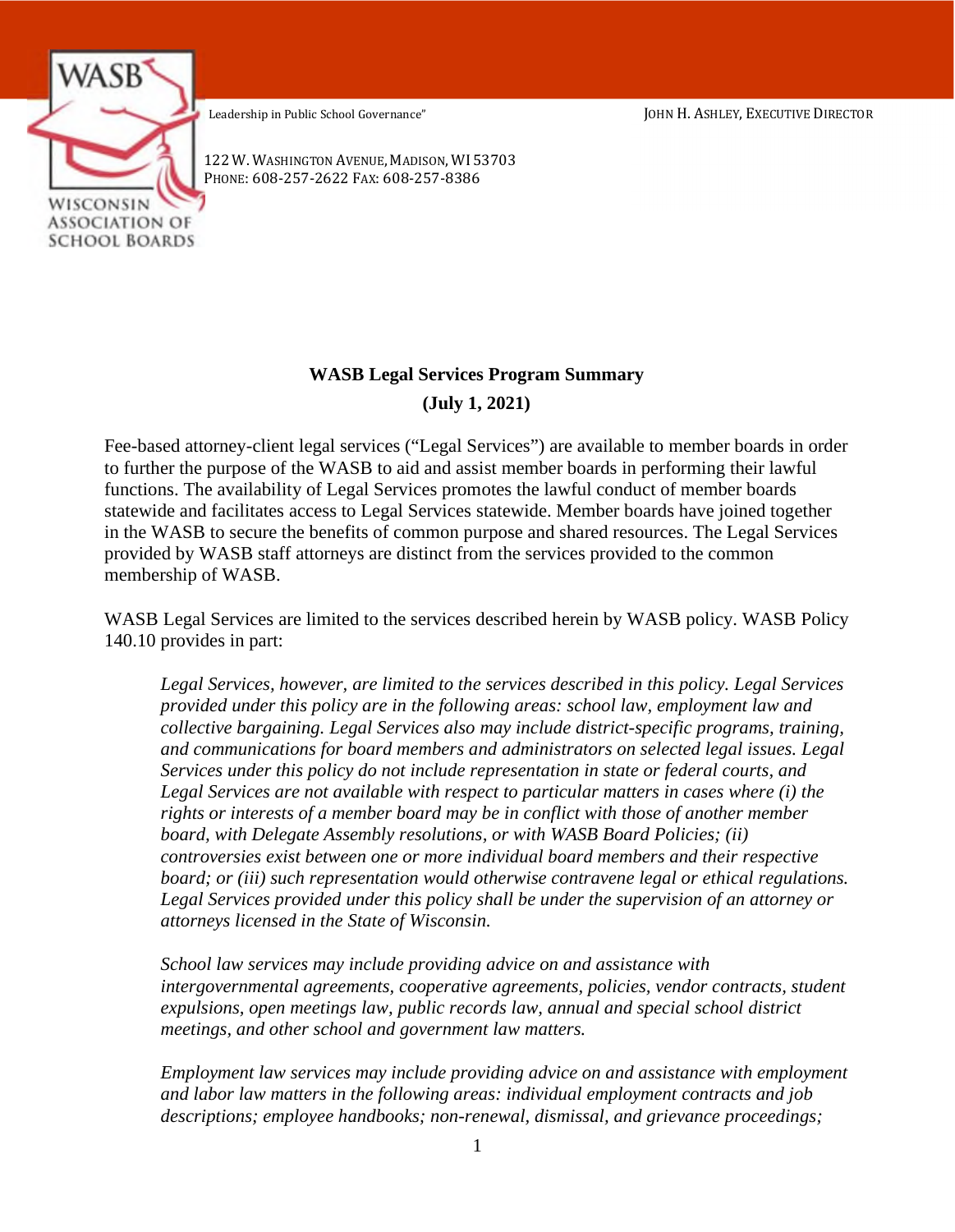*investigation of employee misconduct; employment discrimination and family leave complaints; and unemployment insurance claims.* 

*Collective bargaining services may include providing advice on and assistance with collective bargaining agreements, negotiations, mediation, job actions, declaratory rulings, union certification elections, unit clarifications, prohibited practices, and statutory and internal grievance procedures.* 

Legal Services are available to members boards under the WASB Legal Services Program. All legal fees received for provision of Legal Services under the Legal Services Program are paid into a trust account referred to as the WASB Legal Services Fund, and all costs of provision of Legal Services to member boards are paid from the WASB Legal Services Fund.

Every member board shall be eligible to receive Legal Services under the Legal Services Program, provided: (i) the matter involved qualifies for legal assistance under the provisions of the Legal Services Program; and (ii) the member board accepts the terms of engagement of the Legal Services Program, including payment of legal fees. Legal Services are provided under the Legal Services Program by a Panel of Attorneys selected by the Trustees of the Legal Services Fund (the "Panel of Attorneys") who are: (i) members of the staff of attorneys with WASB; (ii) licensed to practice law in the State of Wisconsin; and (iii) knowledgeable and experienced in the areas of education and school law.

Charges for Legal Services are set by the Trustees of the Legal Services Fund and the Panel of Attorneys on an annual basis to coincide with the fiscal year of member boards, July 1 to June 30. However, all Legal Services shall be provided by, or under the direction of, a member of the Panel of Attorneys, independent of the Legal Services Fund, its Trustees, or WASB. Member boards receiving Legal Services will be billed for such services and expenses on a monthly basis. Member boards are free to discontinue services under the Legal Services Program at any time, and member boards will only be billed for services provided up to that time.

The members of the Panel of Attorneys regularly communicate with member boards through telephone, fax machine, regular mail, and electronic mail. Member boards having a preferred form of communication should inform the members of the Panel of Attorneys.

Members of the Panel of Attorneys are available to travel to districts to provide district-specific training on selected employment law and human resources issues, such as avoiding discrimination complaints, complying with the FMLA and FLSA, evaluating employees, handling employee discipline, conducting a student expulsion hearing, and effective hiring practices. If a district has distance learning technology, such training sessions can be provided remotely through videoconferencing.

All files, communications and information relating to the provision of Legal Services to, and the representation of, member boards are confidential, and are maintained at all times under the control of the Panel of Attorneys in a secure location separate and apart from all other paper and electronic files of WASB, and in accordance with all legal and ethical rules.

The following charges for Legal Services are effective **July 1, 2021**. Legal Services clients will be informed in writing of future changes to these charges.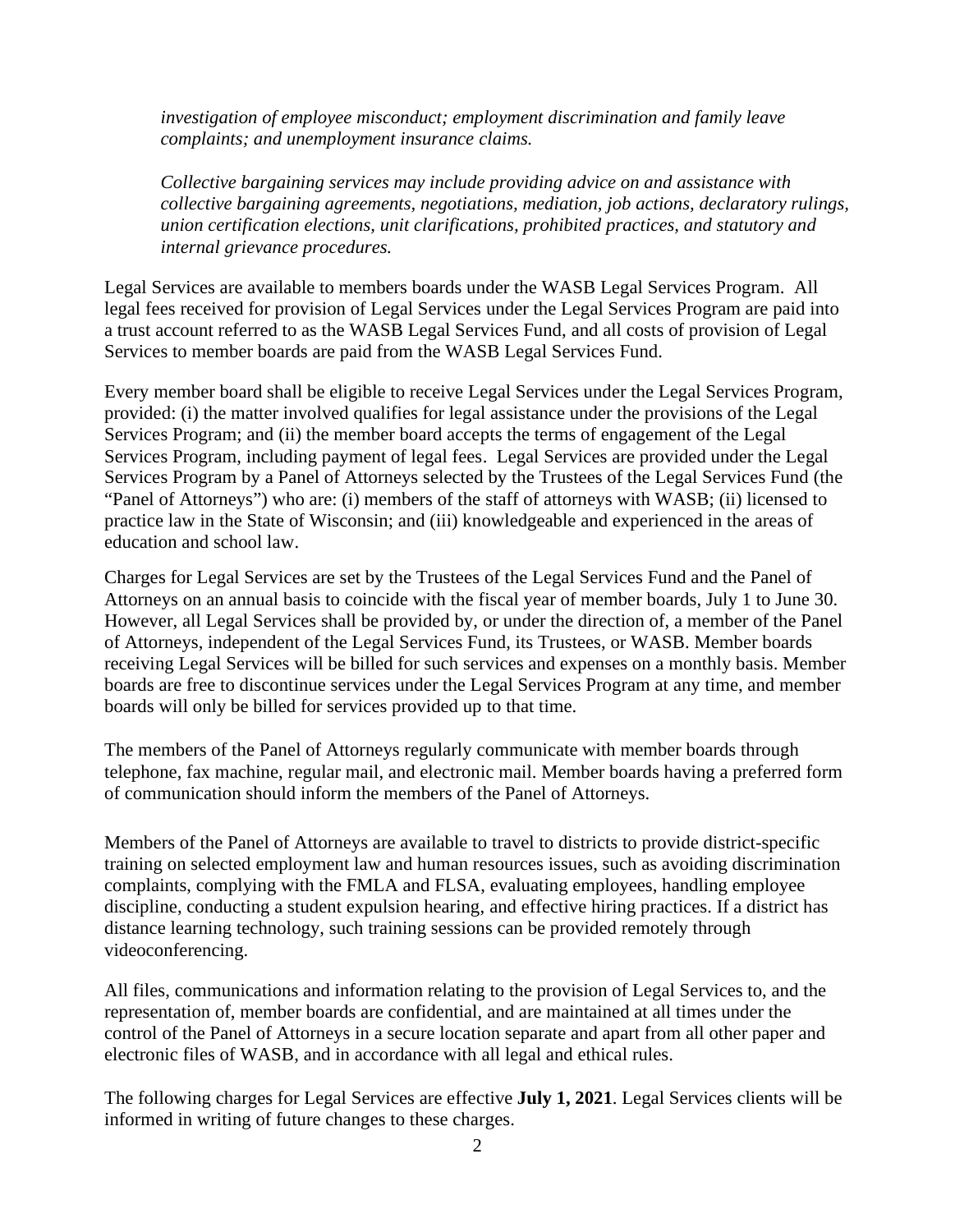- The hourly charge for Legal Services performed by Attorney Robert Butler, Attorney Barry Forbes, Attorney Dan Mallin, Attorney Ben Richter and Attorney Scott Mikesh is two hundred five dollars (\$205.00) per hour. The hourly charge for travel time to and from the District for Mr. Butler, Mr. Forbes, Mr. Mallin, Mr. Richter, and Mr. Mikesh is one hundred thirty dollars (\$130.00) per hour.
- The hourly charge for Legal Services performed by Paralegal Sally Sweitzer (such as data services and office preparation) is one hundred thirty (\$130.00) dollars per hour.
- For those schools that are more than two  $(2)$  hours from Madison, the maximum travel time charged will be four (4) hours round trip. Mileage reimbursement will be charged at the applicable Internal Revenue Service business standard mileage rate (56¢ per mile effective January 1, 2021). Other expenses, including filing fees, court reporter fees, transcript fees, hotels, meals, and photocopies (at  $10¢$  per copy or  $25¢$  per copy for color photocopies) will also be charged.

## **Additional Services Offered by WASB**

### General Legal Information

In addition to providing Legal Services under the Legal Services Program, WASB staff attorneys provide member boards with general legal information as a member service (no additional fee).

Member boards can contact WASB staff counsel seeking general legal information without incurring an additional charge. This usually takes the form of an administrator, board member, or attorney representing the district asking a WASB staff attorney general questions. Member boards typically communicate with WASB staff attorneys by telephone or email. The WASB staff attorney response to the question typically does not involve investigation of the facts and circumstances surrounding the question or additional legal research. The provision of such general information under such circumstances to board members and others is understood not to create an attorney-client relationship between the WASB and the member board or individual making the inquiry. This general legal information does not constitute the provision of Legal Services to the requestor.

Where Legal Services are being provided by a member of the Panel of Attorneys to a client member board under the Legal Services Program, the attorney will endeavor to provide client member boards with some general legal information without charging the client member board, although an attorney-client relationship is understood to exist whenever services are provided within the scope of representation sought by the client member board.

#### Policy Consulting

Detailed policy consulting services are provided as part of the Legal Services under the Legal Services Program. Sometimes such work is very narrowly defined to involve a review of only the documents that a member board provides, with the goal of providing a timely and cost-effective response. Policy consulting services involving the review of individual policy documents without